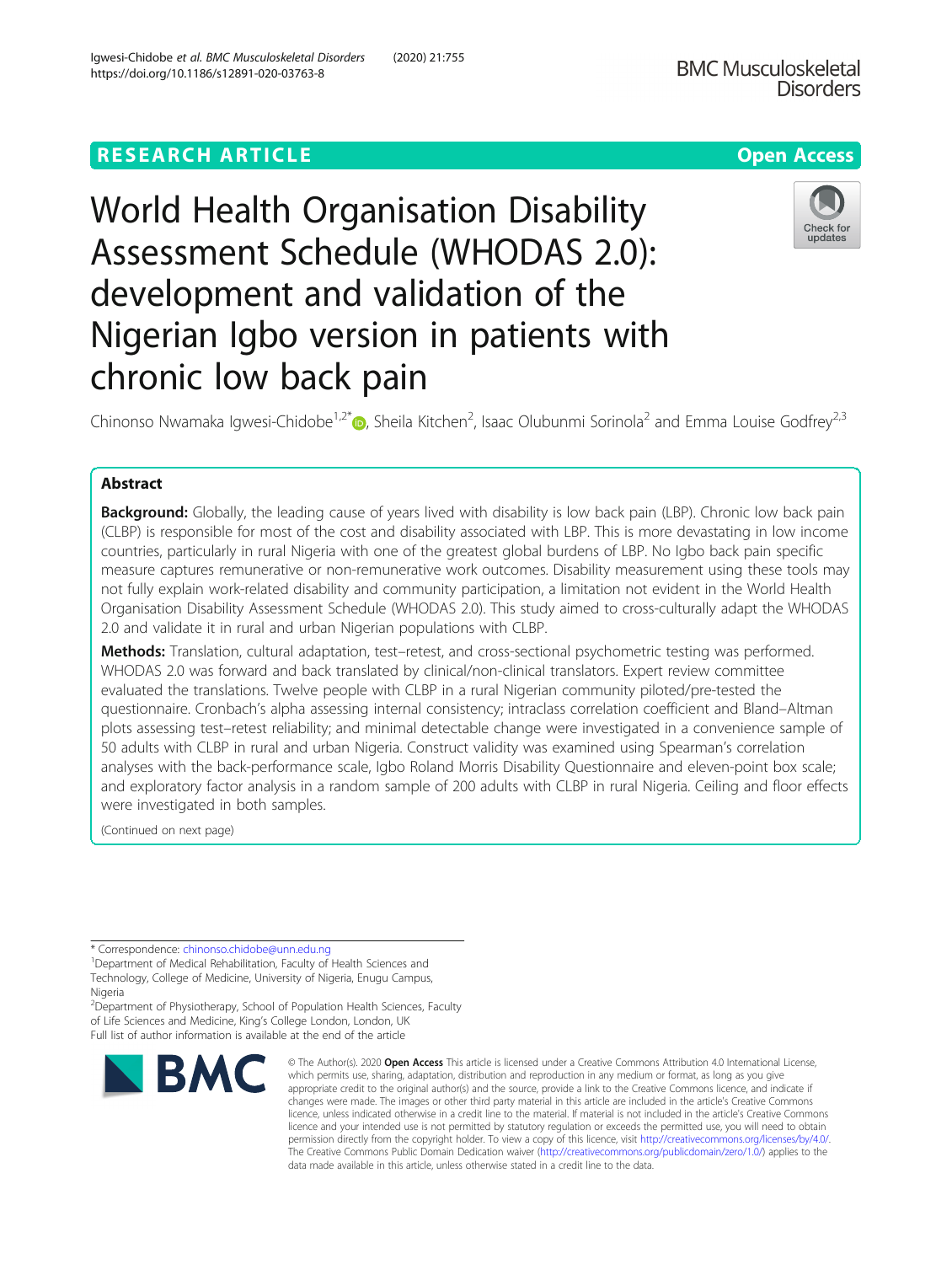# (Continued from previous page)

Results: Patient instructions were also translated. 'Waist pain/lower back pain' was added to 'illness(es)' to make the measure relevant for this study whilst allowing for future studies involving other conditions. The Igbo phrase for 'family and friends' was used to better represent 'people close to you' in item D4.3. The Igbo-WHODAS had good internal consistency ( $α = 0.75-0.97$ ); intra class correlation coefficients (ICC = 0.81-0.93); standard error of measurements (5.05–11.10) and minimal detectable change (13.99–30.77). Igbo-WHODAS correlated moderately with performance-based disability, self-reported back pain-specific disability and pain intensity, with a seven-factor structure and no floor and ceiling effects.

**Conclusions:** Igbo-WHODAS appears psychometrically sound. Its research and clinical utility require further testing.

Keywords: Disability, Cross-cultural, Psychometric, Igbo World Health Organisation disability assessment schedule, Africa, Nigeria, Rural, Low back pain

# Introduction

Measures for low back pain (LBP) disability are mostly self-reported due to their low cost and ease of administration including reduced patient burden and noninvasiveness. Moreover, assessment of disability through self-report may be comparable to objective disability measurements [\[1](#page-12-0)] and is sometimes more reliable than objective assessments. Disability constructs such as participation restriction, may be more directly measured subjectively through self-reports. In contrast, performance-based disability measures may be impairment focused overlooking other important dimensions of disability such as activity limitations and participation restrictions [\[2](#page-12-0)]. This is misleading as people with impairment may not experience disability, or do so at varying levels depending on personal, physical and social barriers/facilitators in different contexts.

There are several back pain specific self-report measures, the most commonly used being the Roland-Morris Disability Questionnaire and the Oswestry Low Back Pain Disability Questionnaire. None of these measures cover remunerative or non-remunerative work outcomes, which is an aspect of participation [[3,](#page-12-0) [4](#page-12-0)]. This implies that disability measurement using these tools may not fully explain work-related disability, community participation, and other domains of participation which are likely to be context-specific. This limitation is not evident in the World Health Organisation Disability Assessment Schedule (WHODAS 2.0), an international classification of functioning, disability and health (ICF) based generic disability measure. The measure has distinct activity and participation domains, that include work-related disability and community participation [[5\]](#page-12-0). Therefore, the WHODAS 2.0 might be one of the best measures for assessing LBP disability as it reflects the biopsychosocial model of disability. The WHODAS 2.0 has been translated into 47 languages; used in 94 countries; and employed in 27 research areas [[6](#page-12-0)]; and has a Nigerian Yoruba version [\[7\]](#page-12-0).

However, the original WHODAS 2.0 is in English, making it difficult to use in clinical and epidemiological studies involving low literate non-English speaking people in rural and urban Nigeria. This is particularly important as Nigeria (particularly rural Nigeria) has one of the greatest burdens of LBP globally. Therefore, this study aims to translate, culturally adapt and investigate the validity and reliability of the Igbo version of the WHODAS 2.0 in rural and urban populations in Nigeria.

# **Methods**

This study was conducted in line with the COnsensusbased Standards for the selection of health Measurement INstruments (COSMIN) Study Design checklist for Patient-reported outcome measurement instruments [[8\]](#page-12-0).

#### Ethical concerns

King's College London (Ref: BDM/13/14–99) and University of Nigeria Teaching Hospital (Ref: UNTH/CSA/ 329/Vol.5) gave ethical approval. The World Health Organisation gave permission to adapt the measure. Interested participants signed or thumb printed on the consent forms following a detailed verbal and written explanation of the study, and after being given 3 days to decide whether to participate in the study.

#### Study designs

This study involved cross-cultural adaptation, test-retest measurements and cross-sectional study of psychometric properties of the Igbo version of the WHODAS 2.0.

#### Outcome measurement tools

# World Health Organisation disability assessment schedule (WHODAS 2.0)

The WHODAS 2.0 is a comprehensive measure that assesses disability within the ICF biopsychosocial model of disability. It emphasizes the six domains of cognition, mobility, self-care, getting along with people, life activities and participation – including work-related disability. The cognition domain measures an individual's difficulty in understanding and communicating. The mobility domain quantifies a person's difficulties in getting around. The selfcare domain assesses someone's difficulties in taking care of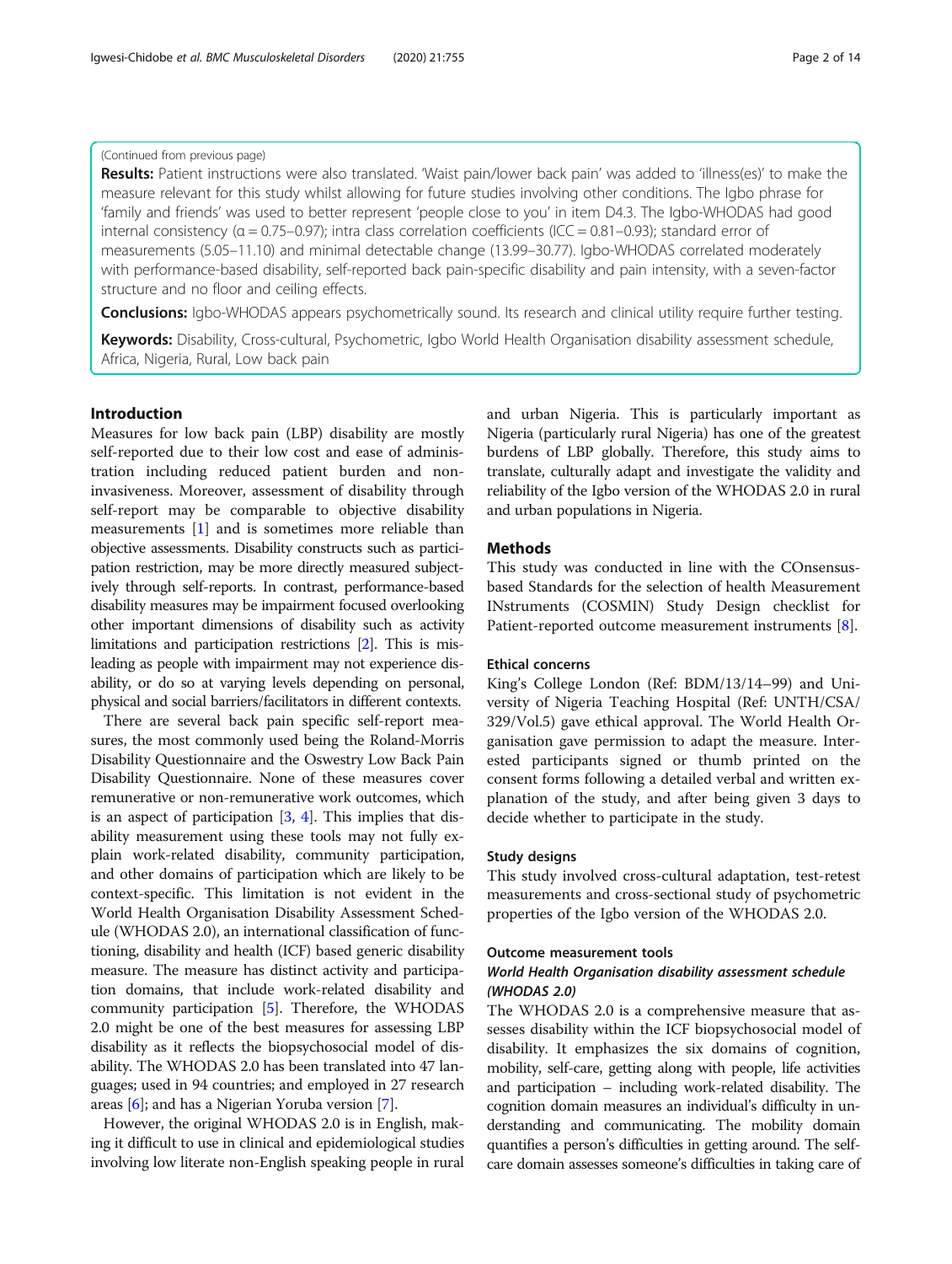oneself. The getting along with people domain measures an individual's difficulties in getting along with people. The life activities domain assesses the difficulty with which activities involved in maintaining an individual's household or work/ school are performed. The participation domain measures a person's difficulty with participating in their society and the impact of the specific health problem on them and their family. These difficulties are measured within the last 30 days. The measure has good face and content validity, construct validity, internal consistency, test-retest reliability and responsiveness. The 36-item interviewer-administered version (with simple and complex scoring methods) was used due to its relevance in populations with low literacy. Simple scoring involves assigning values "none" =1, "mild"  $=$  2 "moderate"  $=$  3, "severe"  $=$  4 and "extreme"  $=$  5, which are simply added up without weighting of individual items. However, this method may not be comparable across populations and conditions. Therefore, the complex scoring method was used in this study. Complex scoring is an "item-response-theory" (IRT) based scoring that takes into consideration multiple levels of difficulty for each item. It involves summing recoded item scores in each domain, summing all six domain scores, and converting the summary score into a metric ranging from 0 (no disability) to 100 (full disability) [[5](#page-12-0)].

#### Cross-cultural adaptation process

Translation is the linguistic paraphrasing of a questionnaire. Conversely, cross-cultural adaptation involves translation and cultural adaptation to enable the content validity of the instrument to be at similar conceptual levels in different contexts [[2\]](#page-12-0).

#### Participants involved in the cross-cultural adaptation process

One clinical physiotherapist who had practised for 16 years in Nigeria and three non-clinical translators (one native English speaker [bilingual in English and Igbo], one native Igbo speaker [bilingual in Igbo and English], and one English/Igbo linguistic expert) were the translators. An English health psychologist with expertise in research methodology and an English academic physiotherapist working in the United Kingdom, an Igbo clinical psychologist and an Igbo clinical physiotherapist working in Nigeria, made up an external expert review committee. A convenience sample of 12 adults living with non-specific CLBP in rural Nigeria who had participated in a previous study [[9](#page-12-0)] and gave informed consent, were involved in piloting/pretesting the adapted measure (qualitative assessment of content validity).

#### Procedure adopted for cross-cultural adaptation

The original WHODAS 2.0 was translated and culturally adapted using evidence-based guidelines [[8,](#page-12-0) [10](#page-12-0), [11](#page-12-0)] as illustrated in Table 1 below.

#### Table 1 Process of cross-cultural adaptation

**Step 1:** Two forward translations of the original WHODAS 2.0 to labo

A. T1 (Igbo) version: bilingual Physiotherapist (native Igbo speaker, bilingual in Igbo and English)

B. T2 (Igbo) version: bilingual non-clinical translator (native Igbo speaker, bilingual in Igbo and English)

**Stage 2:** Synthesis of the two forward translations (T1 & T2) by the two forward translators, with CNI-C mediating discussion, to produce T-12 (Igbo) version.

Stage 3: Two back translations of T-12 (Igbo) version to English

i. BT1 (English) version: non-clinical translator (English/Igbo linguistic expert)

ii. BT2 (English) version: non-clinical translator (native English speaker, bilingual In English and Igbo)

iii. CNI-C: reviewed and summarised differences in BT1 and BT2 versions

Stage 4: Expert and translation committee review produced pre-final Igbo WHODAS 2.0. CNI-C mediated discussion of translations and discrepancies in T1, T2, T-12, BT1 and BT2 versions with translators and experts in UK and Nigeria.

Stage 5: CNI-C piloting/pre-testing the pre-final Igbo WHODAS 2.0 with patients to produce the final Igbo-WHODAS 2.0.

CNI-C: The first author

First step – the WHODAS 2.0 was forward translated independently from English to Igbo by one clinical physiotherapist (native Igbo speaker, bilingual in Igbo and English) and one bilingual non-clinical translator (native Igbo speaker, bilingual in Igbo and English) to obtain two Igbo versions: T1 and T2 respectively. The forward translators were both fluent in English. The physiotherapist, a specialist in musculoskeletal physiotherapy, had all the items explained to her to facilitate an understanding of the construct being assessed to ensure psychometric equivalence with the original WHO-DAS 2.0. For the non-clinical translator, items were not defined to ensure that the language and expressions used in the translation reflected the routinely used language in the population.

Second step – a discussion between the two forward translators, mediated by the bilingual (English and Igbo) lead author resulted in the synthesis of T1 and T2 to produce one Igbo version: T-12. The two forward translated versions of the WHODAS were compared to the original questionnaire to inform their synthesis. The lead author compared the translations, noted, and recorded all discrepancies and discussions. The process of consensus between the translators was achieved through the analyses of the discrepancies and choosing the meaning that most closely reflected the original measure.

Third step – the synthesized Igbo version (T-12) was back translated from Igbo to English by two back nonclinical translators blinded to the original WHODAS 2.0 and the construct it measures, and were naïve in the disease involved. This produced two back-translated English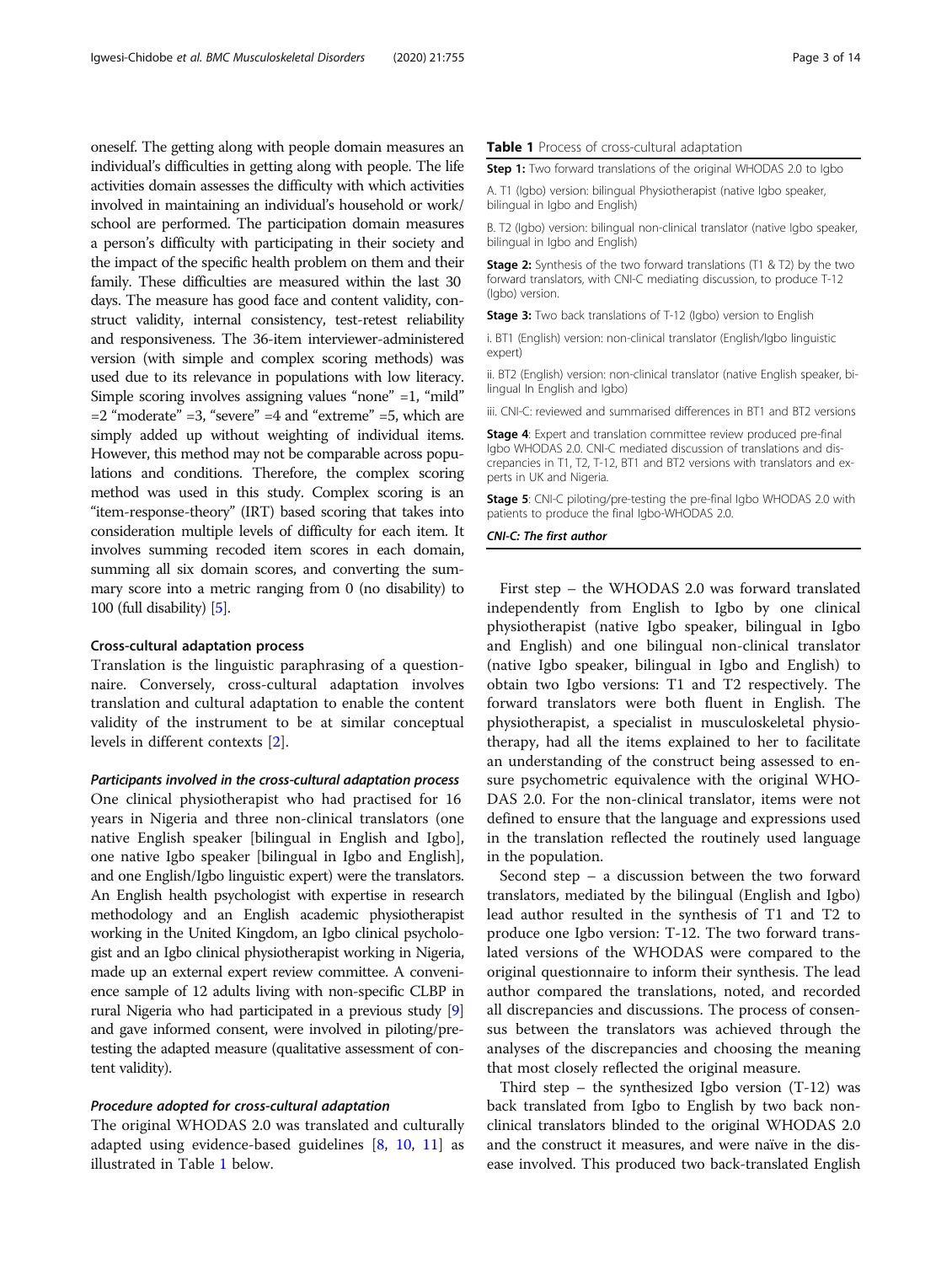versions: BT1 and BT2. One of the back translators was an English/Igbo linguistic expert proficient in the professional translation of tools, and the other was a native English speaker, born in England to Nigerian-born Igbo parents. This validation process ensured that the adapted measure was reflecting the meaning in the original WHODAS 2.0.

Fourth step – a pre-final Igbo version of the WHO-DAS 2.0 was produced following several meetings of the external expert review committee and translators during which all versions of the measure (T1, T2, T-12, BT1 and BT2) were discussed, mediated by the lead author.

The committee achieved semantic equivalence by exploring Igbo and English words of the same object to determine if they meant exactly the same thing; if the same terms could have several meanings; and if grammatical difficulties were encountered during the translations. The committee accomplished experiential equivalence with the original measure by ascertaining that items in both versions were experienced in the same way in the two cultures. The committee established that words in the instructions, items, and responses had comparable conceptual meanings in Igbo and English cultures [\[10](#page-12-0)]. The Igbo words used in the translations were simple enough to be understood by anyone regardless of their educational level.

Fifth step – twelve adults living with CLBP in a rural Nigerian community [[9](#page-12-0)] pre-tested the pre-final Igbo-WHODAS 2.0. This number is sufficient for the qualitative assessment of the relevance, comprehensiveness and comprehensibility of the translated WHODAS 2.0 since the COSMIN checklist recommends a sample size of at least 7 participants [\[8](#page-12-0)]. The think-aloud cognitive interviewing procedure was used. This involved reading out each item. Participants then loudly verbalised their thoughts as they attempted to answer each question. Participants finally stated if they encountered any difficulty understanding any item, what they understood by each question, and the perceived meaning of their selected response(s). All responses were recorded verbatim. This procedure helped to maintain equivalence between the different settings ensuring face and content validity of the Igbo-WHODAS 2.0.

# Psychometric testing process Participants (sample size calculation for test-retest reliability)

A minimum sample size of 27 is required to detect an intra-class correlation coefficient of 0.9 and a maximum width of 0.23 for a 95% confidence interval. A study for examining test-retest reliability was conducted with a convenience sample of 50 adults with CLBP who had no underlying serious pathology, radiculopathy or spinal stenosis. The participants were aged between 18 and 69

years. They were recruited from rural and urban communities in Enugu State, South-eastern Nigeria. Informed consent was duly obtained prior to participation in the study.

#### Participants (sample size calculation for construct validity)

A correlation coefficient of 0.2 at a level of 0.05 with a power of 80% would require a sample size of 194. In a dataset with several high factor loading scores (> 0.80), a sample size of 150 would be sufficient for exploratory factor analysis (EFA). A representative random sample of 200 adults with CLBP were recruited from rural communities in Enugu State as part of a larger populationbased study  $[12]$ . Participants were screened to rule out underlying serious pathology, radiculopathy or spinal stenosis. Informed consent was obtained prior to participation in the study.

#### Procedure for psychometric testing

A significant proportion of rural dwellers in Nigeria are not literate. Therefore, community health workers (CHWs), the front line of rural Nigerian primary health care, were recruited and trained for intervieweradministration of the questionnaires. The training was daily, face-to-face, and group-based to minimise common survey errors. A representative sample of the population obtained through multistage cluster sampling prevented coverage error. An adequate sample size and gender stratification prevented sampling error. The use of validated measures and training CHWs to avoid administering the measures in ways that could bias participants' responses reduced measurement error. Nonresponse error was avoided by ensuring that no items or scales were unanswered and that all recruited participants were assessed.

#### Collection and fidelity of data

CHWs screened participants by asking simple questions to exclude back pain due to malignancy, spinal fracture, infection, inflammation or cauda equina syndrome. They were then asked to describe the location of their pain with a body chart to confirm pain in the lower back. The WHODAS 2.0, Igbo-RMDQ and BS-11 were then interviewer-administered with Likert scales presented to participants as 'flash cards' as each corresponding item was read out. 'lower back/waist pain' was read out to participants in place of 'illness'. The BPS was objectively used to assess performance-based disability.

For test-retest reliability, measures were completed at baseline and repeated 7 to 10 days post-baseline, with the same CHW collecting data on the two occasions.

To test validity, measures were completed at one timepoint in a cross-sectional design.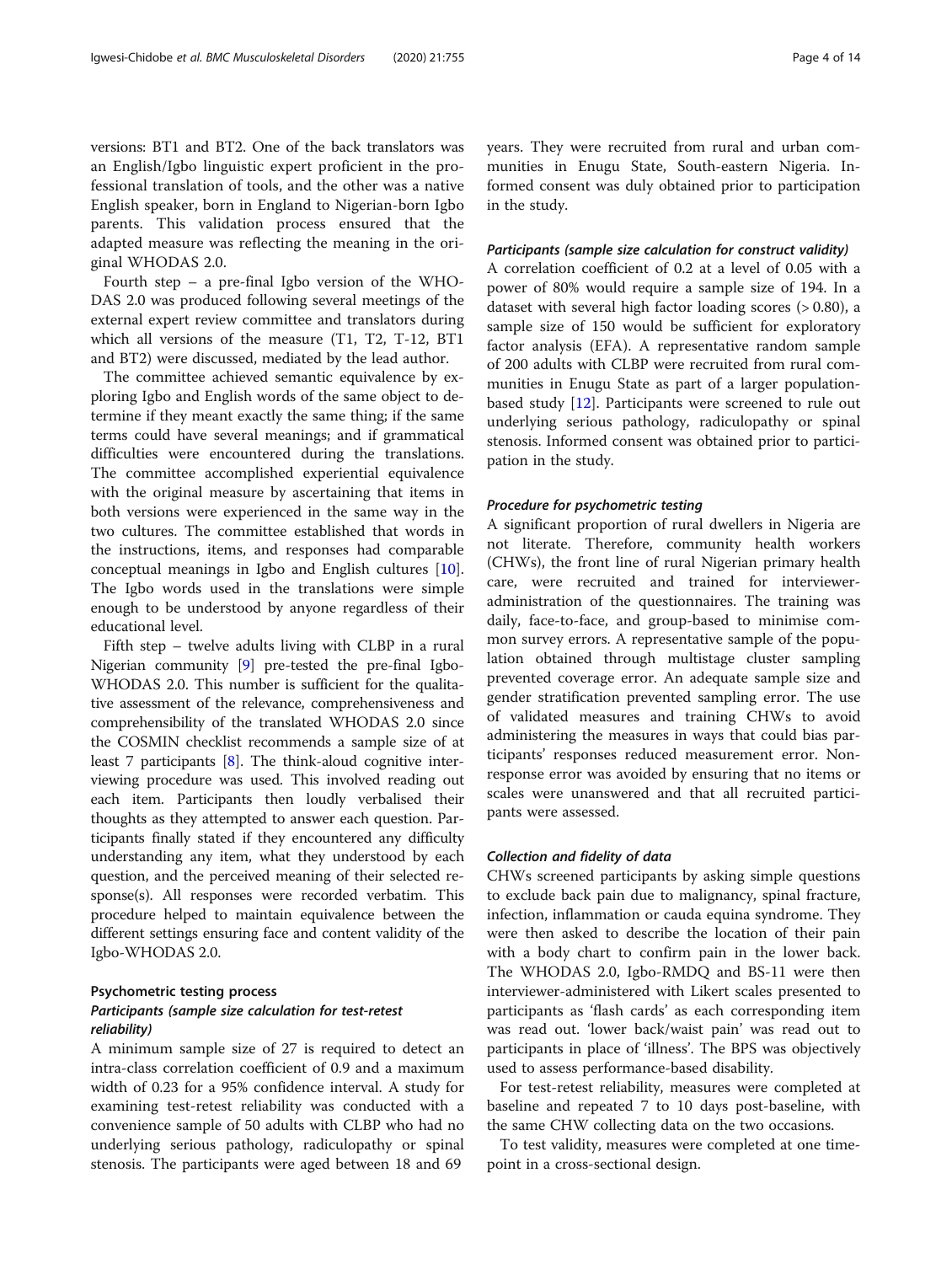Fidelity checks were done to avoid systematic differences in data collection. The CHWs were given posttraining examinations, and only those that passed them were recruited. This facilitated adherence to data collection protocols. Additionally, each CHW was visited by the lead author during data collection without prior notice to assess their data collection and recording.

#### Data analyses

IBM Statistical Package for Social Sciences version 22 (SPSS, Chicago, IL) was utilised. Visual (normal distribution curve and Q-Q plot), and statistical (Kolmogorov-Smirnov, Shapiro-Wilk's test and Skewness/Kurtosis scores) methods for assessing normality of data were employed.

Reliability Reliability is the ability of an instrument to measure consistently. Test–retest reliability evaluated how consistently the adapted WHODAS 2.0 consistently measured disability over time using intra-class correlation coefficient (ICC). ICC was calculated using a twoway random effects model (measurement errors arising from either raters or subjects), using an absolute agreement definition between test-retest scores. 0.7, 0.8 and 0.9 signified good, very good and excellent ICCs [\[13](#page-12-0)]. Internal consistency (Cronbach's alpha) depicts the extent to which all items in a test measure the same construct and was rated as weak (0–0.2), moderate (0.3 0.6) and strong  $(0.7-1.0)$  [\[14](#page-12-0)]. Bland-Altman plots, (which accounted for the weakness of ICC which might indicate strong correlations between two measurements with minimal agreement) were employed to visually assess the agreement level between test-retest measurements by plotting mean scores against difference in total scores. Standard error of measurement (SEM) and minimal detectable change (MDC) were also used to investigate reliability. MDC is a statistical estimate of the smallest change an instrument can detect which signifies a noticeable change which is not due to measurement error. MDC was calculated with the standard error of measurement (SEM), based on the distribution method, and the reliability of the measure [\[15](#page-12-0)]. SEM was based on the standard deviation (SD) of the sample and the test-retest reliability (R) of the Igbo-WHODAS 2.0, and was calculated with the equations [[16](#page-12-0)]:

 $SEM = SD \sqrt{(1 - R)}$ 

MDC was then estimated with the equation:

 $MDC = 1.96*\sqrt{2*SEM}$ 

1.96: 95% confidence interval of no change; √2: two assessments used in determining change.

Validity Construct validity assesses the extent to which a measure evaluates the construct it was intended to measure. The domain of construct validity assessed was convergent validity, which assesses whether two measures of the same/similar construct that are assumed to be theoretically related, are in fact related. This was investigated using Spearman's correlation (non-parametric data) and was rated as weak  $(0-0.2)$ , moderate  $(0.3-0.6)$ , and strong (0.7–1.0). The WHODAS 2.0 assesses selfreported disability within the ICF multiple domains of cognition, mobility, self-care, getting along with people, life activities and participation – including work-related disability. Hence, Igbo-WHODAS 2.0 is expected to correlate at least moderately with the Igbo-RMDQ (measuring self-reported back pain-related disability), the BPS (objective measure of performance-based disability), and the Igbo-BS-11 (self-reported pain intensity measure and a predictor of self-reported disability) [[12,](#page-12-0) [17\]](#page-12-0).

# Outcome measures for construct validity testing Igbo Roland Morris disability questionnaire (Igbo-RMDQ)

Igbo-RMDQ is a valid and reliable measure of LBP disability that is simple to administer, easily understood, and is best for population or primary care-based studies. Igbo-RMDQ is a twenty-four item back specific selfreport measure with possible scores of 0 or 1 for each item. A score of 24 is the highest possible disability level and 0 means that there is no disability. It has good face/ content validity, construct validity, internal consistency, test-retest reliability and responsiveness. It has Cronbach's alpha of 0.91; test-retest reliability of 0.84; and a 2–3-point change from baseline means clinical significance [[2\]](#page-12-0).

# Back performance scale (BPS)

BPS is a back-specific performance-based measure of mobility-related limitation that is scored by an evaluator. It involves five tests. Sock test involves simulating putting on a sock normally from the sitting position. Pickup test involves picking up a piece of paper from the floor normally. For the roll-up test, the participant rolls up slowly from supine lying to long sitting with both arms relaxed. Finger-tip-to-floor test involves standing on the floor with both feet 10 cm apart. There is then forward bending with straight knees. The person then attempts to touch the floor with the fingertips. The distance between the floor and the fingertips is then measured in centimetres. The lift test involves a participant repeating the lifting of a 5-kg box from the floor to a 76 cm table and back to the floor for 1 min. The number of lifts is then recorded. Each of the five tests has scores ranging from 0 to 3 depending on the difficulty or ease with which they are performed. A total possible score of 15 signifies maximum disability while 0 means no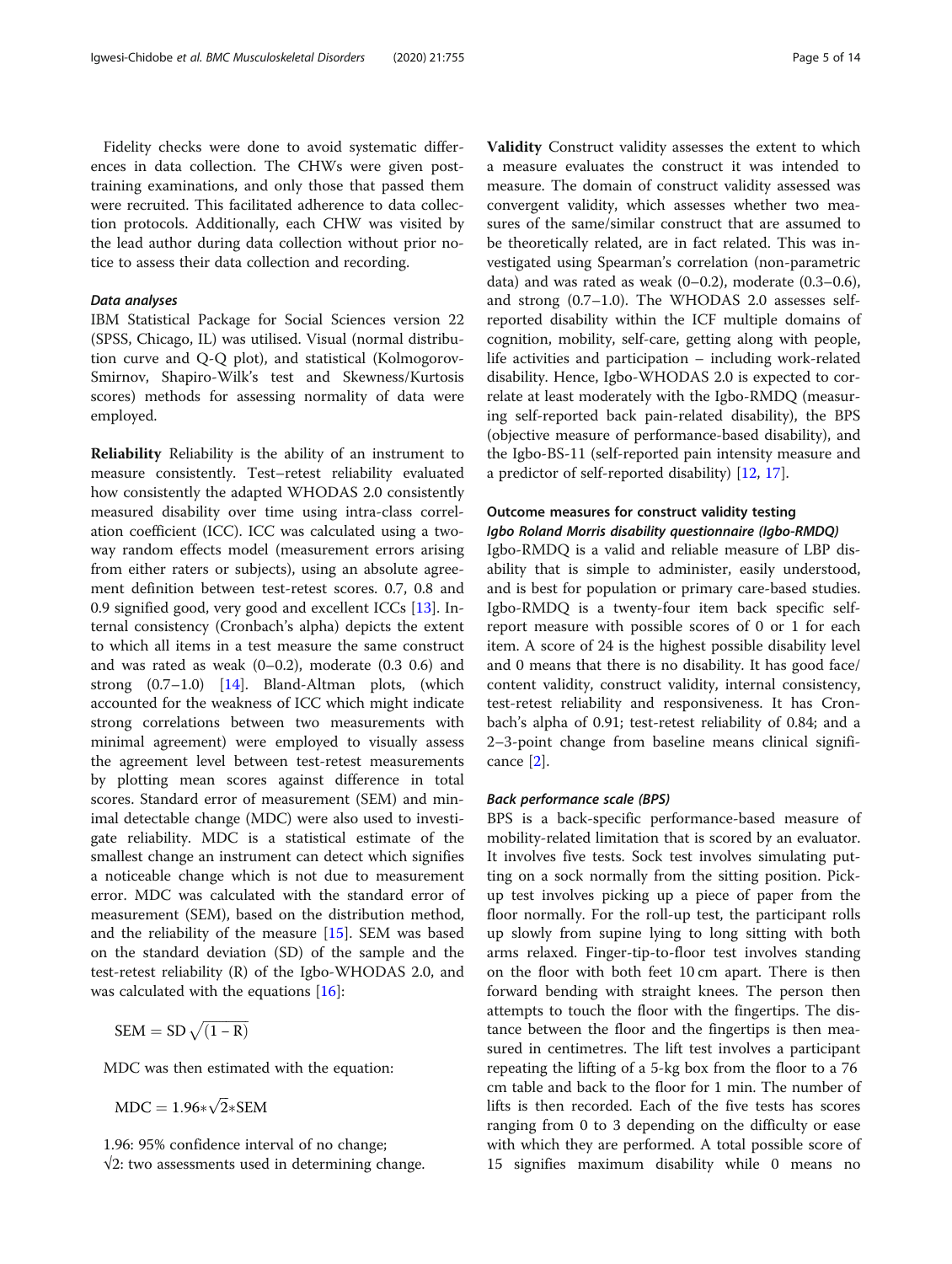disability [[18](#page-12-0)]. The BPS has internal consistency of 0.73; moderate correlations with self-reported back pain specific disability  $(r = 0.454)$ , and test-retest reliability of 0.91 [[18,](#page-12-0) [19](#page-12-0)].

#### Eleven-point box scale (BS-11)

BS-11 is a single item eleven-point numeric scale for pain intensity [[20\]](#page-12-0). It consists of eleven numbers (0 to 10) in boxes. Zero means 'no pain' and 10 is 'pain as bad as you can imagine' or 'worst pain imaginable'. The measure is more easily understood than the visual analogue scale in this population [\[9](#page-12-0)].

Exploratory factor analyses (EFA) was used to determine the number of factors influencing the Igbo-WHODAS (the items that go together – dimensionality). EFA was applied in line with the Kaiser Meyer Olkin (KMO) and the Bartlett's test with eigenvalue for retention set at  $\geq 1.0$  (Kaiser's rule) [[21\]](#page-12-0). Retained and excluded factors were also explored visually on a Scree plot. Promax (oblique) rotation, which assumes that factors can be related, was done, and factor loadings less than 0.3 were suppressed. Extraction was done using principal axis factoring. The number of factors and the fundamental relationships between the items were then compared with the factor structures of the original WHO-DAS 2.0 to augment any insight of possible differences in population characteristics.

#### Floor and ceiling effects

When a high proportion of participants score the highest or the lowest score, ceiling or floor effect respectively occurs. This implies that a measure is unable to discriminate between either extreme of the scale. A ceiling or floor effect was defined as 15% or more of the total sample of 250 participants scoring 0 or 100 on the Igbo-WHODAS 2.0 [[22\]](#page-12-0).

#### Results

# Participant characteristics

Table [2](#page-6-0) highlights the socio-demographic characteristics of all the participants that participated in this study (cross-cultural adaptation, test-retest reliability and construct validity samples).

# Translation, comprehensibility, comprehensiveness and cultural equivalence of Igbo-WHODAS

The expert committee retained interviewer instructions in English in the Igbo-WHODAS 2.0 (Supplemental file [1](#page-11-0)) as the interviewers were literate, and evidence from this population suggests that literate people found it easier to read English than Igbo [\[9](#page-12-0)]. Patient instructions were meant to be read out to participants, and these were translated and cross-culturally adapted into Igbo. The committee added 'waist pain/lower back pain' to 'illness(es)' to make the measure back pain-specific for this study whilst allowing the measure to be used for other conditions in future studies. In item D1.3, the forward translators wrote 'understanding and finding out solutions' as a translation of 'analysing and finding solutions'. This was modified to the Igbo equivalent of 'probing/exploring/researching' and 'finding out/discovering solutions' by the expert review team to better reflect the original item as there is no Igbo word for 'analyse'. The Igbo phrase for 'people close to you' also means 'people near you'. The latter would not reflect the original item D4.3. Therefore, translators used the Igbo phrase for 'family and friends' to better represent 'people close to you'. For item D6.1, forward translators translated 'how you do things in your community'. Discrepancy was detected after back translation; hence the phrase was changed to '…in joining in activities that are performed in your community…' by the translation and expert review committee to better reflect the original item. '…affected your heart or spirit' was used in place of 'emotionally affected' in item D6.5 as there is no Igbo word for emotion. 'Deplete or affect' was used in place of 'drain' in item D6.6. 'To what extent' was used in place of 'how much' throughout the measure to better reflect the original items through consensus of the translators and the expert review committee. This is because 'how much' could also be understood as 'how many' in Igbo. All modifications are in Supplemental file [2](#page-11-0).

# Psychometric properties of Igbo-WHODAS Findings from fidelity assessment

The CHWs strictly adhered to the interviewing styles recommended during their training. They remained neutral throughout the interviews. They did not react verbally or nonverbally to participants' responses. They discouraged participants' digression, distraction and inappropriate enquiries. They maintained the wording and sequence of questions in the measures and recorded data as appropriate. They provided only one answer to each item, written in the space provided for each item in each measure. Their assessment of performance-based disability was adequate, as they used tape measures adequately to assess 10 cm between the feet and measured the distance between the fingertips and the floor, for the finger-tip-to-floor test. The performance-based disability levels recorded by the first author and the CHWs were found to be similar for the few participants randomly selected.

# Reliability

Internal consistency, intraclass correlation coefficients, standard error of measurements and minimal detectable changes, for the total score and each subscale are presented in Table [3](#page-7-0). Cronbach's alpha if each of the items is deleted in the total score and in each of the subscales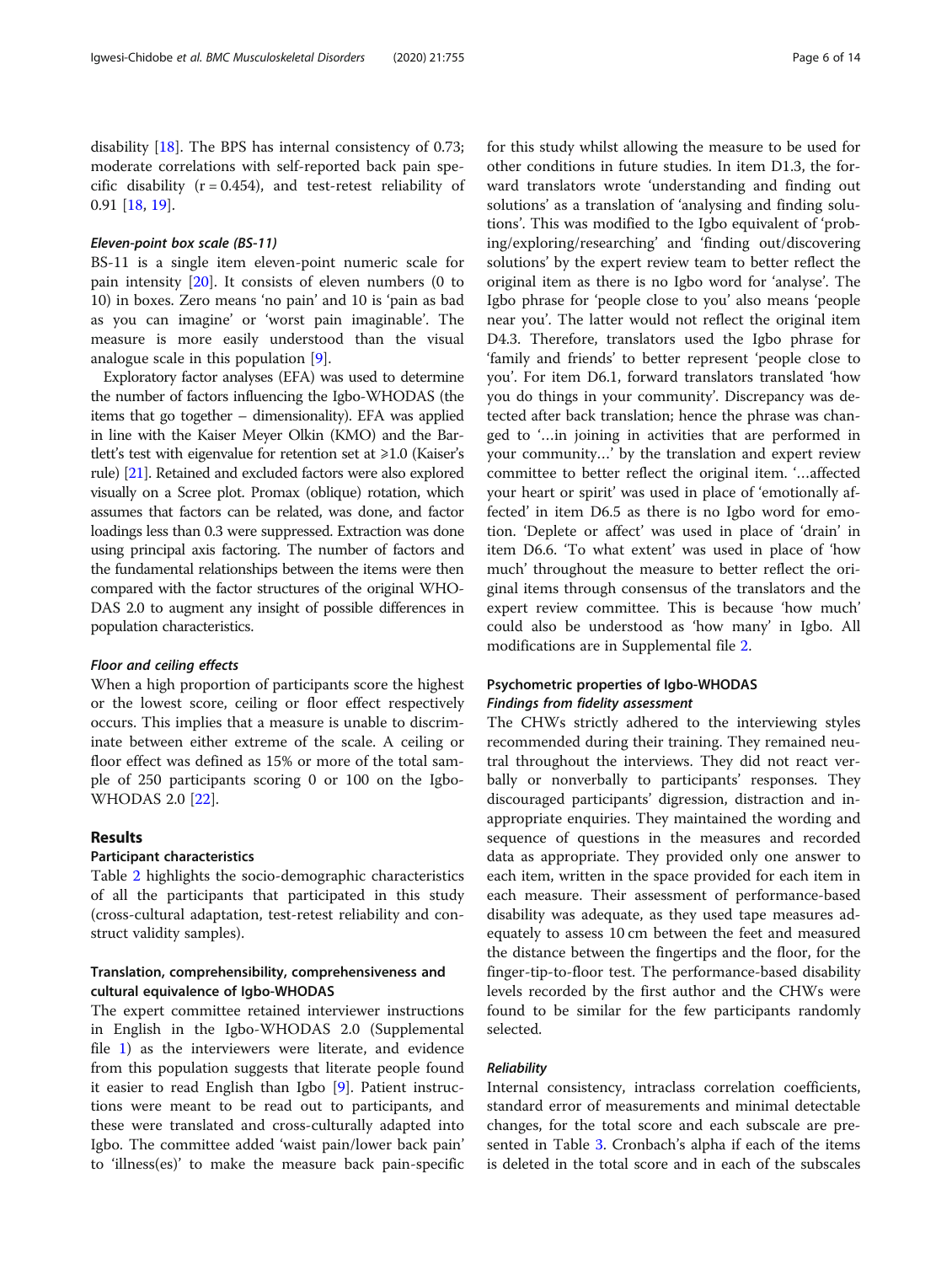<span id="page-6-0"></span>

|                                                                               | AGE                      | GENDER            | MARITAL STATUS                                                                                                   | <b>MAIN OCCUPATION</b>                                                                                                                                                                                                                                                                       | RELIGION                                                        | (years completed)<br>EDUCATION | LITERACY                                                             | HABITATION                             |
|-------------------------------------------------------------------------------|--------------------------|-------------------|------------------------------------------------------------------------------------------------------------------|----------------------------------------------------------------------------------------------------------------------------------------------------------------------------------------------------------------------------------------------------------------------------------------------|-----------------------------------------------------------------|--------------------------------|----------------------------------------------------------------------|----------------------------------------|
| Cross-cultural adaptation 45 years<br>(pilot/pre-testing) sample;<br>$n = 12$ | (5D 10.36)               | Male: 7 (58.3%)   | Married: 11 (91.7%)<br>Single: 1 (8.3%)                                                                          | Non-manual workers: 5 (41.7%)<br>Manual workers: 7 (58.3%)                                                                                                                                                                                                                                   | Pentecostal: 10.0 (3.7)<br>10 (83.3%)<br>2 (16.7%)<br>Catholic: |                                | English/Igbo: 2 (16.7%)<br>Illiterate: 4 (33.3%)<br>English: 6 (50%) | Rural                                  |
| Test-retest reliability<br>sample; $n = 50$                                   | 45.2 years<br>(SD 11.55) | Male: 18 (36.0%)  | Married: 37 (74.0%)<br>Single: 8 (16.0%)<br>Widowed: 4 (8.0%)<br>Separated: 1 (2.0%)                             | Non-paid work/volunteer/charity: 1 (2.0%)<br>Keeping house/homemaker. 2 (4.0%)<br>Self-employed business/farming:<br>Paid Non-manual: 25 (50.0%)<br>Student: 2 (4.0%)<br>19 (38.0%)                                                                                                          |                                                                 | 13.3 (7.14)                    |                                                                      | Urban: 30 (60.0%)<br>Rural: 20 (40.0%) |
| Construct validity sample; 48.6 years<br>$n = 200$                            | (SD 12.0)                | Male: 112 (44.0%) | Married: 143 (71.5%)<br>Widowed: 31 (15.5%)<br>Single: 22 (11.0%)<br>Cohabiting: 2 (1.0%)<br>Separated: 2 (1.0%) | Non-paid work/volunteer/charity: 16 (8.0%)<br>Unemployed (health reasons): 4 (2.0%)<br>Keeping house/homemaker: 13 (6.5%)<br>Unemployed (other reasons): 3 (1.5%)<br>Self-employed business/farming:<br>Paid Non-manual: 31 (15.5%)<br>Student: 7 (3.5%)<br>Retired: 1 (0.5%)<br>125 (62.5%) |                                                                 | 7.0 (6.4)                      |                                                                      | Rural: 200 (100%)                      |

Table 2 Demographic characteristics of all participants (cross-cultural adaptation, test-retest reliability and construct validity samples) lidit.  $\frac{1}{2}$ ٦  $\frac{1}{4}$ Ï  $\overline{a}$ l, Ė  $\tilde{C}$  $\ddot{\phantom{0}}$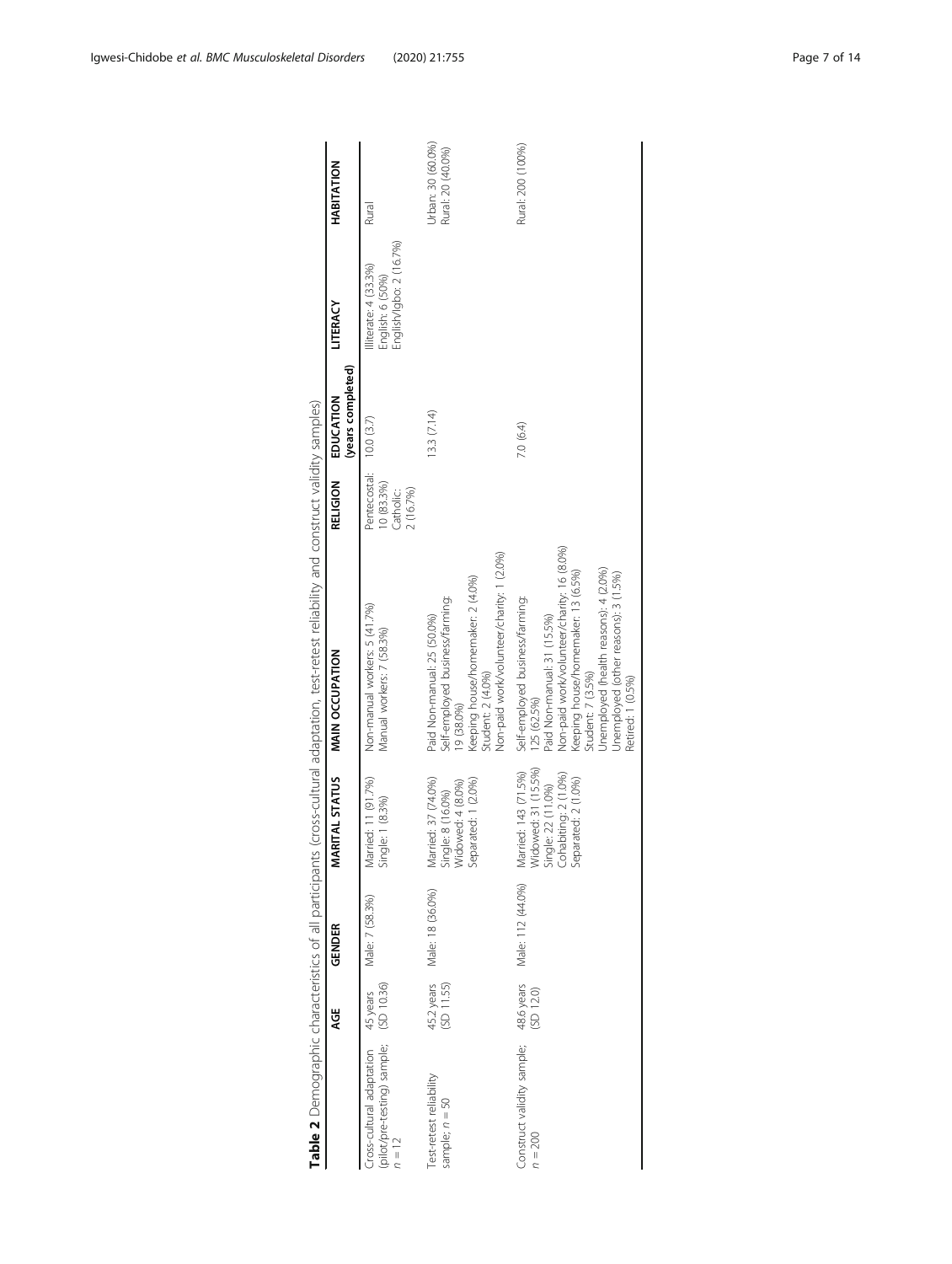# <span id="page-7-0"></span>Table 3 Reliability of Igbo-WHODAS

# Igbo-WHODAS total score

Number of items: 36; Cronbach's alpha global score: 0.97; ICC (95% CI): 0.93 (0.88, 0.96)

SEM: 5.05 MDC: 13.99

#### Igbo-WHODAS 2.0 (cognition)

Number of items: 6; Cronbach's alpha global score: 0.88; ICC (95% CI): 0.87 (0.77, 0.93)

SEM: 7.20 MDC: 19.96

#### Igbo-WHODAS 2.0 (mobility)

Number of items: 5; Cronbach's alpha global score: 0.91; ICC (95% CI): 0.90 (0.83, 0.94)

SEM: 8.00 MDC: 22.17

#### Igbo-WHODAS 2.0 (self-care)

Number of items: 4; Cronbach's alpha global score: 0.75; ICC (95% CI): 0.82 (0.68, 0.90)

SEM: 7.20 MDC: 20.35

#### Igbo-WHODAS 2.0 (getting along with people)

Number of items: 5; Cronbach's alpha global score: 0.81; ICC (95% CI): 0.81 (0.66, 0.89)

SEM: 7.20 MDC: 20.35

#### Igbo-WHODAS 2.0 (life activities)

Number of items: 8; Cronbach's alpha global score: 0.95; ICC (95% CI): 0.93 (0.87, 0.96)

SEM: 8.70 MDC: 24.11

#### Igbo-WHODAS 2.0 (participation)

Number of items: 8; Cronbach's alpha global score: 0.92; ICC (95% CI): 0.85 (0.73, 0.91)

#### SEM: 11.10 MDC: 30.77

ICC Intraclass correlation coefficient, SEM Standard error of measurement, MDC Minimal detectable change, CI Confidence interval

is presented in Supplemental file [3](#page-11-0). Acceptable agreements were found between test-retest values of the Igbo-WHODAS and its subscales as mean differences were close to zero and most points were within the 95% limits of agreement of the mean differences (Supplemental file [4\)](#page-11-0).

#### Construct validity

Table 4 illustrates the total scoring of the Igbo-WHODAS and its subscales which correlated moderately ( $rs \geq 0.3$ )

Table 4 Spearman's correlation between Igbo-WHODAS and self-reported back pain-specific disability, performance-based disability and self-reported pain intensity

|                             | Igbo-RMDQ | <b>BPS</b>           | <b>BS-11</b> |
|-----------------------------|-----------|----------------------|--------------|
| Igbo-WHODAS total           | $0.54***$ | $0.34$ <sup>**</sup> | $0.56***$    |
| Igbo-WHODAS cognition       | $0.31***$ | $0.19$ <sup>**</sup> | $0.44***$    |
| Igbo-WHODAS mobility        | $0.60**$  | $0.35$ <sup>**</sup> | $0.50**$     |
| Igbo-WHODAS self-care       | $0.39***$ | $0.28$ <sup>**</sup> | $0.25***$    |
| Igbo-WHODAS getting along   | $0.29***$ | 0.09                 | $0.31***$    |
| Igbo-WHODAS life activities | $0.46***$ | $0.33$ <sup>**</sup> | $0.54***$    |
| Igbo-WHODAS participation   | $0.50**$  | $0.36$ <sup>**</sup> | $0.55***$    |

 $**p < 0.01$ 

with performance-based disability (BPS), self-reported disability (Igbo-RMDQ), and pain intensity (BS-11), except for the cognition and getting along subscales. There was a weak (rs =0.19) but statistically significant correlation between the cognition subscale of the Igbo-WHODAS and performance-based disability. There was no correlation between the getting along subscale of the Igbo-WHODAS and performance-based disability.

A scree plot in Fig. [1](#page-8-0) suggests a seven-factor structure of the Igbo-WHODAS; which is corroborated in Table [5](#page-9-0) with 62.79% of the items having factor loadings above 0.5; and 66.67% of the items loading on the corresponding factor in the original measure. Factor 1 contains all the items of the original life (household and work/ school) activities subscale in addition to two items of the original participation subscale (problem joining in community activities (D6.1), and problem doing things by oneself for relaxation/pleasure (D6.8); and one item of the original self-care subscale (staying by oneself for a few days).

Factor 2 contains all the items in the original getting along subscale in addition to one item of the original participation subscale D6.3 (living with dignity), and one item of the original cognition subscale D1.5 (understanding what people say).

Factor 3 matches the mobility subscale of the original measure, but with two additional items from the original participation subscale (time spent on back pain and emotional effects of back pain) loading on it. Factor 4 corresponds to the cognition subscale of the original measure except that one of the items in the original subscale (understanding what people say) loaded on the getting along factor. Factor 5 (participation subscale) had only two items of the original subscale, loading on it (back pain drained financial resources and back pain caused family problems). It was the least precise subscale as items from the original participation subscale loaded on all factors except the self-care factor. Factor 6 matches the self-care subscale of the original measure except for one missing item (staying by yourself for a few days) that loaded on the life activities factor. Factor 7 had only one major item (barriers and hindrances in the world around one due to back pain) from the original participation subscale (Table [5\)](#page-9-0).

#### Floor and ceiling effects

Eight (3.2%) participants scored 0 and no one (0%) scored 100 on the Igbo-WHODAS. 72 (28.8%) participants scored 0 on the cognition subscale, 27 (10.8%) scored 0 on the mobility subscale, 86 (34.4%) scored 0 on the self-care subscale, 62 (24.8%) scored 0 on the getting along subscale, 17 (6.8%) scored 0 on the life activities subscale, 21 (8.4%) scored 0 on the participation subscale; but no one (0%) scored 100 on any of the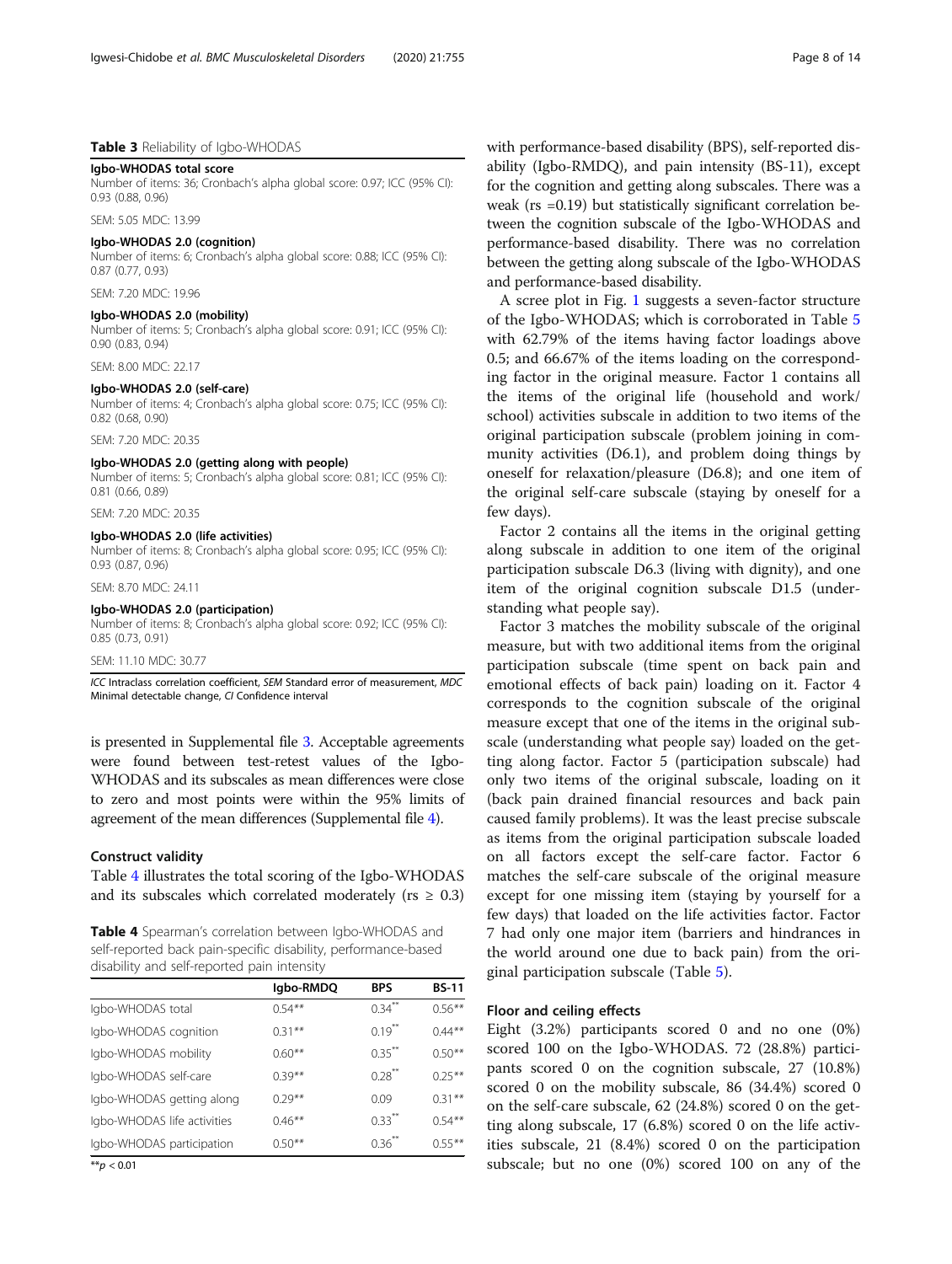<span id="page-8-0"></span>

subscales. The Igbo-WHODAS 2.0 and its subscales did not have ceiling effect. However, floor effect was observed in cognition, self-care and getting along subscales.

# Discussion

#### Summary of main findings

This study enabled the cross-cultural adaptation and psychometric evaluation of the 36-item intervieweradministered version of the WHODAS 2.0 for Igbo speaking populations. The WHODAS 2.0 was straight forward to cross-culturally adapt, comprehend and was acceptable. The cross-cultural adaptation confirmed its face and content validity.

Igbo-WHODAS and its subscales demonstrated adequate reliability, agreement and construct validity. It had good internal consistency ( $α = 0.75-0.97$ ); intra class correlation coefficients (ICC = 0.81–0.93); standard error of measurements (5.05–11.10) and minimal detectable change (13.99–30.77). Acceptable agreement levels were found between the test-retest values of the Igbo-WHODAS and its subscales. The measure and its subscales correlated at least moderately ( $rs \ge 0.3$ ) with performance-based disability, self-reported back pain specific disability (Igbo-RMDQ), and pain intensity (BS-11), except for the cognition and getting along subscales. There was a weak ( $rs = 0.19$ ) but statistically significant correlation between the cognition subscale of the IgboWHODAS and performance-based disability. There was no correlation between the getting along subscale of the Igbo-WHODAS and performance-based disability.

A seven-factor solution of the Igbo-WHODAS was produced in contrast to the six factors in the original measure [[5\]](#page-12-0). Most Igbo-WHODAS items loaded on their corresponding factor in the original measure except for participation. The participation subscale of the original WHODAS 2.0 (meant to reflect the impact of participants' back pain on their participation in society) was the least precise with only two of the original eight items ('drain on financial resources' and 'problem to family') loading on factor 5. The other items in the original participation subscale loaded on all other factors except self-care. Differences could be due to high illiteracy resulting in high measurement error or different population characteristics. The latter is more likely to be the case.

The Igbo-WHODAS 2.0 did not have floor and ceiling effects although floor effects were observed in the cognition, self-care and getting along subscales.

# Strengths and limitations addressing potential sources of bias and imprecision

The strengths of this study include good comprehensibility and acceptability of the Igbo-WHODAS; validation of Igbo-WHODAS 2.0 with both self-reported and performance-based disability as well as pain intensity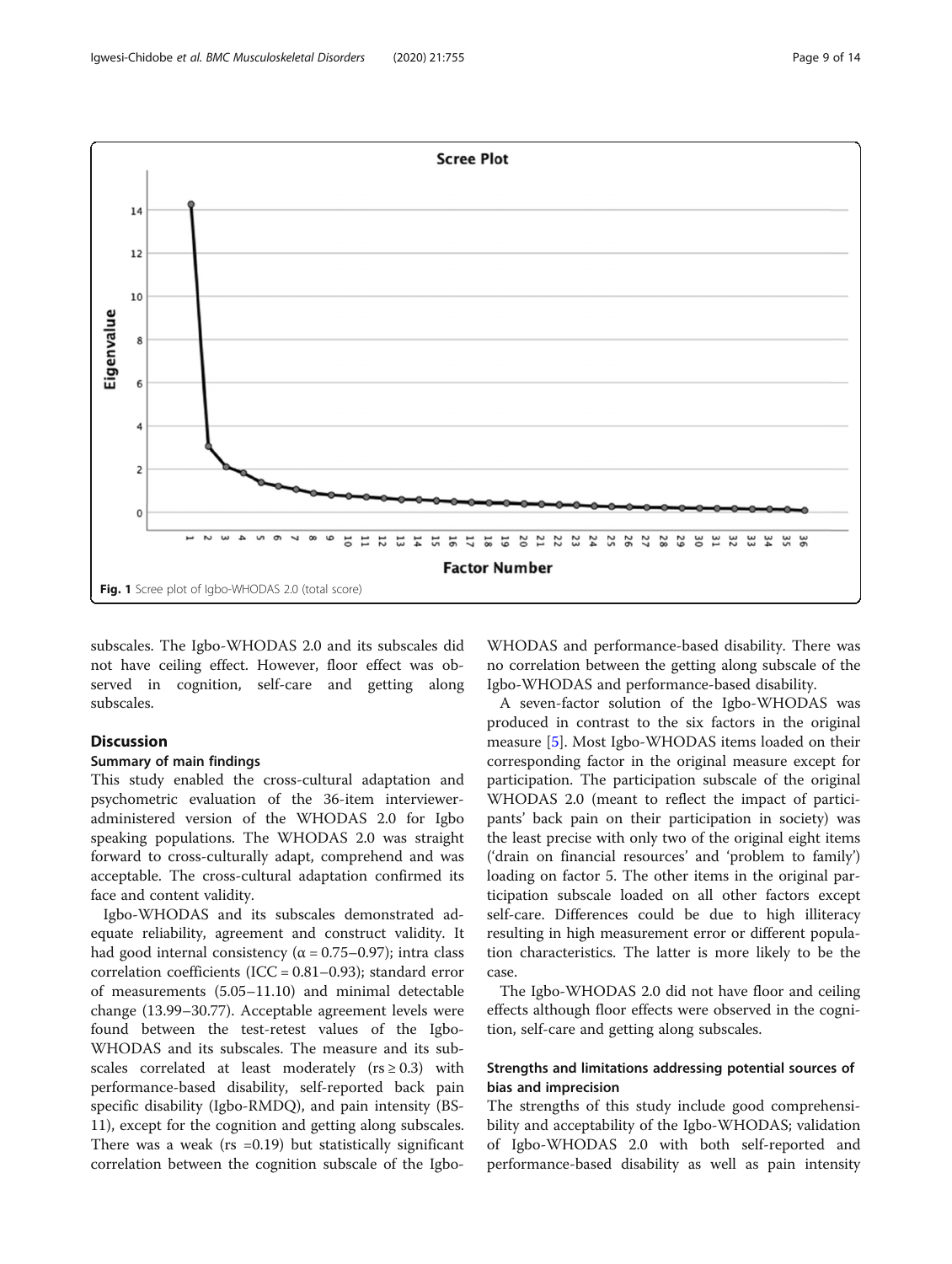<span id="page-9-0"></span>Table 5 Exploratory factor analysis of the Igbo-WHODAS

| $n = 200$                          | 1    | 2    | 3    | 4    | 5    | 6    | 7    |
|------------------------------------|------|------|------|------|------|------|------|
| <b>WHODAS D5.4</b>                 | .904 |      |      |      |      |      |      |
| <b>WHODAS D5.1</b>                 | .846 |      |      |      |      |      |      |
| WHODAS D5.2                        | .799 |      |      |      |      |      |      |
| WHODAS D5.8                        | .790 |      |      |      |      |      |      |
| WHODAS D5.7                        | .730 |      |      |      |      |      |      |
| WHODAS D5.3                        | .724 |      |      |      |      |      |      |
| <b>WHODAS D5.5</b>                 | .720 |      |      |      |      |      |      |
| WHODAS D5.6                        | .704 |      |      |      |      |      |      |
| WHODAS D6.1                        | .503 |      |      |      |      |      |      |
| <b>WHODAS D3.4</b>                 | .421 |      |      |      |      |      |      |
| WHODAS D6.8                        | .305 |      |      |      |      |      |      |
| WHODAS D4.4                        |      | .897 |      |      |      |      |      |
| WHODAS D4.1                        |      | .812 |      |      |      |      |      |
| WHODAS D4.3                        |      | .680 |      |      |      |      |      |
| WHODAS D4.2                        |      | .549 |      |      |      |      | .364 |
| WHODAS D6.3                        |      | .503 |      |      |      |      | .332 |
| <b>WHODAS D1.5</b>                 |      | .484 |      | .377 |      |      |      |
| <b>WHODAS D4.5</b>                 |      | .413 |      |      |      |      |      |
| WHODAS D2.4                        |      |      | .809 |      |      |      |      |
| WHODAS D2.2                        |      |      | .720 |      |      |      |      |
| WHODAS D2.5                        |      |      | .640 |      |      |      |      |
| WHODAS D2.1                        |      |      | .624 |      |      |      |      |
| WHODAS D2.3                        |      |      | .584 |      |      |      |      |
| WHODAS D6.4                        |      |      | .546 |      |      |      |      |
| <b>WHODAS D6.5</b>                 |      |      | .477 |      |      |      |      |
| WHODAS D1.2                        |      |      |      | .759 |      |      |      |
| <b>WHODAS D1.1</b>                 |      |      |      | .713 |      |      |      |
| WHODAS D1.3                        |      |      |      | .680 |      |      |      |
| WHODAS D1.4                        |      |      |      | .473 |      |      |      |
| WHODAS D1.6                        |      | .411 |      | .459 |      |      |      |
| WHODAS D6.6                        |      |      |      |      | .912 |      |      |
| WHODAS D6.7                        |      |      |      |      | .828 |      |      |
| WHODAS D3.1                        |      |      | .310 |      |      | .737 |      |
| WHODAS D3.2                        |      |      |      |      |      | .689 |      |
| WHODAS D3.3                        |      | .456 |      |      |      | .480 |      |
| WHODAS D6.2                        |      |      |      | .408 |      |      | .421 |
| $KMO = 0.92$<br>$x^2 = 4984.50***$ |      |      |      |      |      |      |      |

Only factor loadings above 0.3 are shown; KMO = Kaiser-Meyer-Olkin measure of sampling adequacy;  $\chi^2$  = Bartlett's test of sphericity tested with chi-square \*\*\*p < 0.001; Extraction Method: Principal Axis Factoring; Rotation Method: Promax with Kaiser Normalization; Rotation converged in 11 iterations.

measures, with correlations which are in line with the established literature, supporting its validity.

The exact Igbo equivalents of some English words were lacking which was resolved by using Igbo phrases

that retained the conceptual meaning in the original items. This could be because Igbo language may be more adapted to colloquial speech than scientific writing [[23\]](#page-12-0). English is the official written language in Nigeria which may explain why literate Igbo Nigerians prefer to read/write English but speak Igbo informally. It was found that some Igbo words/phrases had multiple meanings depending on the context, which was resolved by using Igbo phrases with all possible meanings reflecting the original items.

# Interpretation of the results in comparison with the current literature

The straight forward cross-culturally adaptation, easy comprehensibility and good acceptability of the Igbo-WHODAS concurs with previous adaptations [\[15](#page-12-0), [24](#page-12-0), [25\]](#page-12-0). Cronbach's alpha of Igbo-WHODAS and its subscales ranging between 0.75–0.97 concurs with the original measure  $[5]$ , and other adaptations  $[25-27]$  $[25-27]$  $[25-27]$  $[25-27]$  $[25-27]$ . However, the Cronbach's alpha was slightly higher in the original measure possibly due to different population characteristics such as literacy. Igbo-WHODAS and its subscales demonstrated reliability with ICCs that were very good to excellent (0.81–0.93). The good agreement shown in the Bland-Altman plots mirrors the original measure [[5\]](#page-12-0), and other adaptations [[25,](#page-12-0) [27](#page-12-0)]. The sevenfactor solution of the Igbo-WHODAS is similar to its European [[27\]](#page-12-0) and Chinese [\[25](#page-12-0)] versions.

The lack of association between the getting along subscale of the Igbo-WHODAS and performance-based disability could be because the getting along with people subscale appears to reflect the psychosocial aspect of the biopsychosocial disability model whereas the backperformance scale measures the biomedical aspect of the biopsychosocial disability model. In contrast to the Igbo-WHODAS which fully captures the multidimensional biopsychosocial disability concept including impairments, activity limitations and participation restrictions; performance-based disability is impairment focused. Impairment represents abnormalities or loss of body structure and function and conceptualises disability at the level of the body only [[28\]](#page-12-0). Impairment does not automatically imply disability, as people with impairment may not experience disability, or do so at varying levels depending on personal, physical and social barriers/facilitators in different contexts [[29\]](#page-12-0). Evidence suggests that performance-based disability characterise impairmentfocused biomedical variables (e.g. leg strength, leg velocity), whereas patient-reported disability represents both impairment and psychosocial aspects of disability [[30\]](#page-12-0). This agrees with our findings showing the greatest correlations between Igbo-WHODAS, its mobility, participation, and life activities subscales; and back pain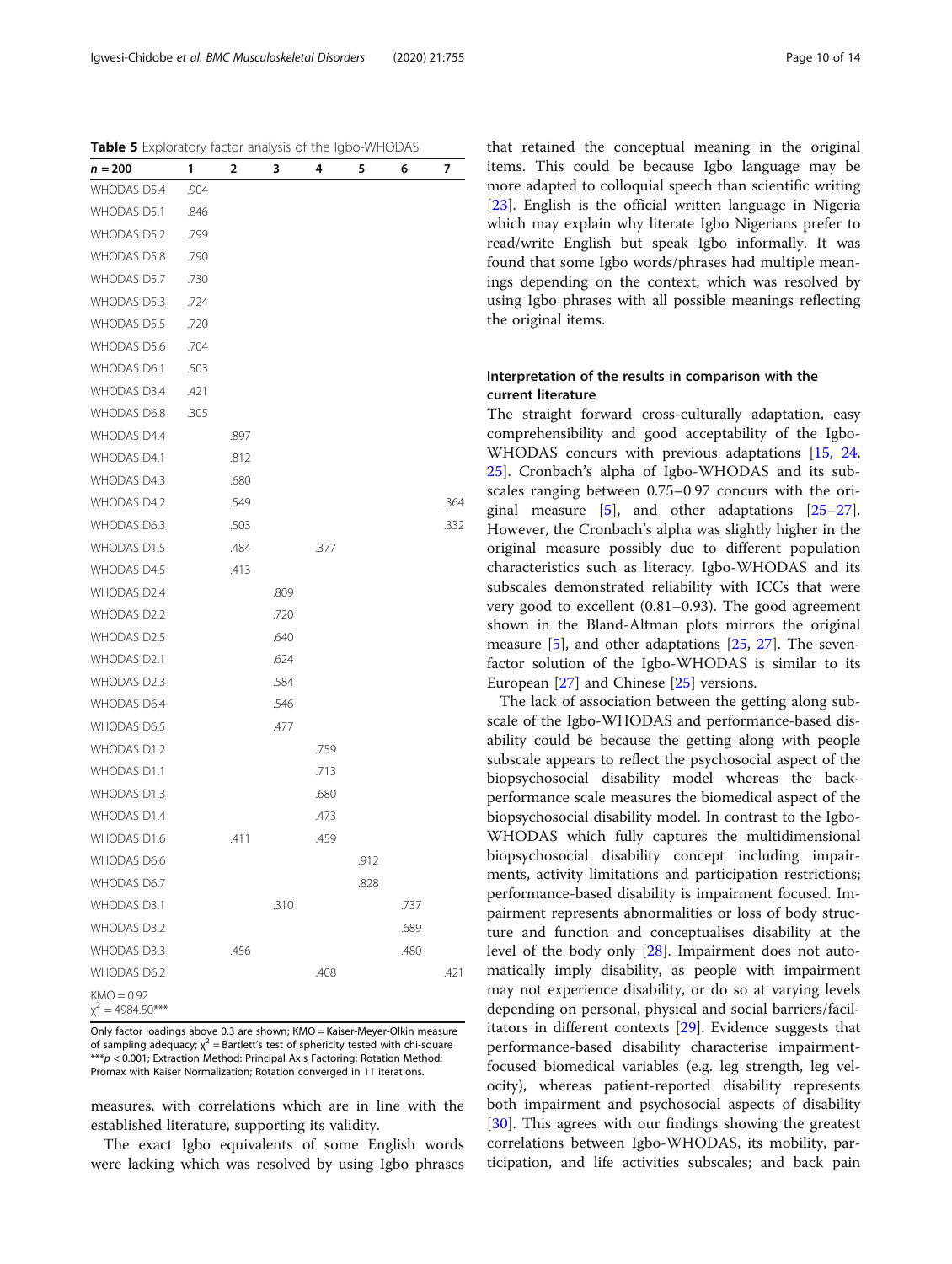specific disability (Igbo-RMDQ) and pain intensity (BS-11) which are patient-reported outcomes.

Furthermore, these subscales represent the construct represented within established back pain specific measures. Cognitive dysfunction may be less important than limitations in mobility, life activities (difficulties in performing specific actions, tasks or activities related to household activities and work/school activities) and participation (difficulties in participating in community activities within the society) in this population. As expected, the mobility subscale of the Igbo-WHODAS had one of the strongest correlations with the BPS which measures mobility-related disability [[18\]](#page-12-0). These findings support the construct validity of the Igbo-WHODAS 2.0.

The floor effects observed in the cognition, self-care and getting along subscales of the Igbo-WHODAS could mean that these are not the major domains affected in CLBP-disability in rural Nigeria. Pain intensity, mobility, work activities and participation may be the most affected [\[9](#page-12-0), [12](#page-12-0)].

# Consideration of clinical and scientific implications of the findings

The lack of an Igbo word for 'emotion' in item D6.5 may reflect the unclear emotional concept in this culture where emotional distress is often expressed through somatisation [\[9](#page-12-0), [31\]](#page-12-0). This has been found in other nonwestern settings [[32,](#page-12-0) [33\]](#page-12-0). 'Affected your heart or spirit' was therefore used to achieve conceptual equivalence.

Regarding the appropriateness of the SEM and MDC, 19% (Japan) to 51% (Nigeria) reduction in WHODAS is clinically important [[5\]](#page-12-0). This corresponds to between 4.8 and 12.97 of Igbo-WHODAS mean of 25.44. Therefore, SEM of 5.05, MDC of 13.99 and limits of agreement of − 8.58 to 9.54 of Igbo-WHODAS appear suitable.

Factor 1 of the Igbo-WHODAS can be termed life activities, community involvement and functional independence factor as it reflects the difficulties participants may have in: performing daily household/work/school activities, joining in community activities, doing things or staying by oneself. The rural dwellers from whom the factor structure of the Igbo-WHODAS was derived were mostly involved in informal self-employed occupations within the community  $[2, 9, 12]$  $[2, 9, 12]$  $[2, 9, 12]$  $[2, 9, 12]$  $[2, 9, 12]$  $[2, 9, 12]$ . This could explain why work activities, community involvement and staying/ doing things for oneself loaded as one factor. Factor 2 of the Igbo-WHODAS can be retained as the getting along factor as in the original subscale. The additional loading of one item of the original participation subscale (D6.3) and one item of the original cognition subscale (D1.5) suggests that living with dignity due to the action of others and understanding what people say are key to participants getting along with others in the community.

Factor 3 of the Igbo-WHODAS can be named mobility and concern factor since two additional items from the original participation subscale (time spent on back pain D6.4, and emotional effects of back pain D6.5) loaded on it. This suggests that participants are less likely to be mobile when they spend time worrying about their back pain. This concurs with qualitative results from this population showing that people with CLBP often spend time alone in bed thinking and worrying about their condition [\[9](#page-12-0)]. This may explain why the two items 'time spent on back pain' and emotional effects of back pain loaded together. The designation for factor 4 can be retained as cognition as in the original cognition subscale despite one of the original items (understanding what people say D1.5) loaded on the getting along factor. Understanding what people say may be more important to getting along with people than cognition in this population.

Factor 5 can be termed financial impact as it had only two items (back pain drained financial resources D6.6 and back pain caused family problems D6.7) in the original participation subscale loading on it. Qualitative research evidence [[9](#page-12-0)] from this population suggests that reduction of financial resources due to work-related disability from CLBP had adverse effects on family relationships as indicated by participant comments:

"…It means that you are not able to do the work that supports your existence. With that you will see that there will be no money, there will be no food until I recover and start going to work…" (P3, Male, aged 42 years).

"…brings problems into the home…because the money isn't enough…"(P17, Male, aged 46 years) [\[9\]](#page-12-0).

Factor 6 is entitled self-care as in the original self-care subscale despite having one missing item (staying by yourself for a few days D3.4) that loaded on factor 1 (life activities, community involvement and functional independence factor). Notably, this item D3.4 in the original self-care subscale appears very similar to item D6.8 problem doing things by oneself for relaxation/pleasure in the original participation subscale. These concepts appear to belong to one construct and should be examined in future studies. Factor 7 can be regarded as redundant as it had only one major item D6.2 (barriers and hindrances in the world around an individual due to back pain) from the original participation subscale. However, factor 7 had secondary loadings from two items, D6.3 (problem living with dignity due to attitudes/actions of others) and D4.2 (difficulties maintaining a friendship), both of which loaded primarily on factor 2 (getting along with people). This suggests that the barriers and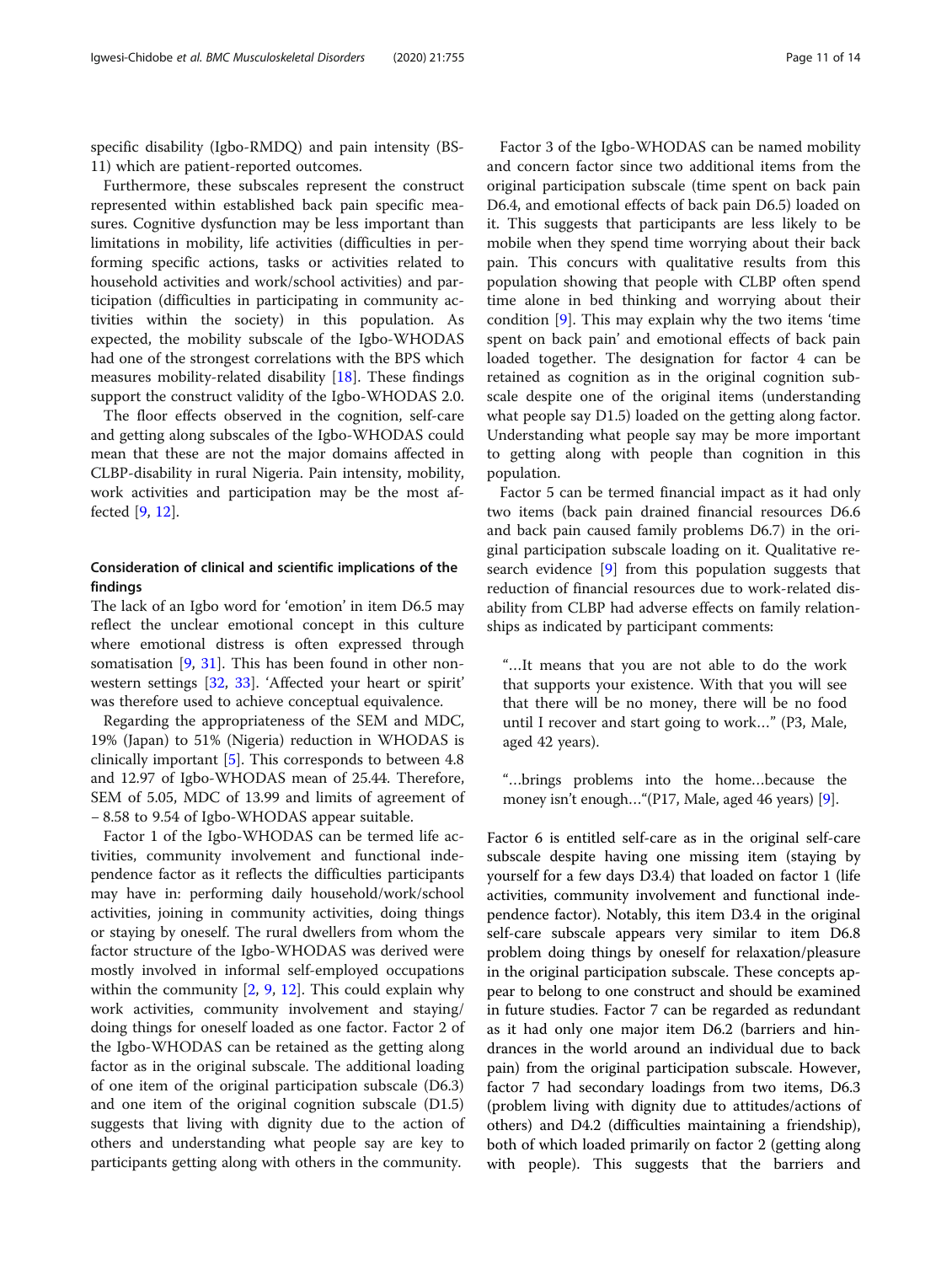<span id="page-11-0"></span>hindrances that people with CLBP face in rural Nigeria could be related to problems they have living with dignity due to attitudes/actions of others and difficulties maintaining a friendship. These findings require further exploration. Moreover, further research is required to confirm the factor structure of the Igbo-WHODAS.

# Future research and unanswered questions

Despite acceptable validity and reliability levels, high sample variability and measurement errors were present, possibly introduced by low literacy rates, intervieweradministration and data collection by several raters. This is important as MDC not only depends on the inherent measurement error of an instrument, but varies across populations and contexts [\[34](#page-13-0), [35\]](#page-13-0). Hence, sensitivity-tochange studies of the Igbo-WHODAS 2.0 is required in populations of varying literacy levels, with single raters, and using more rigorous analysis such as receiver operating characteristic (ROC) curves, which includes patients' own global impression of change [[36](#page-13-0)]. Furthermore, these studies need to confirm the MDC of the Igbo-WHODAS and determine the proportion of people that achieve it.

Bilingual assessment of the agreement between the original WHODAS and Igbo-WHODAS 2.0, including item by item agreement was not performed. This is necessary in future studies of the Igbo-WHODAS 2.0 and should involve a population with adequate literacy levels to enable comprehension of the English and Igbo versions.

The lack of rigorous investigation of item redundancy in this study can be explored in future studies. Redundancy could be demonstrated in terms of items that are too similar which spuriously inflate reliability [\[37](#page-13-0)], or items that are not applicable in this particular culture or population [\[38](#page-13-0)]. Reducing redundancy involves excluding items that are not applicable in a population following assessment by a team of content experts from a culture. Items rated by a single team member as irrelevant, or by two or more members as questionably relevant is usually eliminated. In contrast, items obtaining one rating of questionable relevance are reconsidered for inclusion. Re-assessment of internal consistency is then needed when any item is removed from a measure to ensure that an acceptable Cronbach's alpha  $(> 0.60)$  is maintained [[39](#page-13-0)].

Following the elimination of redundancy, multi-group confirmatory factor analyses may be needed to compare and determine the factor structures of the Igbo-WHODAS with the best fit indices in rural Nigeria; assess if the same items assess the same construct in different populations in rural Nigeria; investigate whether the items of a given factor are equally significant within different cultures in rural Nigeria or are too different; and if items are more biased towards some cultural groups than others. Using the item response theory, the items of the Igbo-WHODAS with different functioning may be eliminated so that groups are comparable, in which case the Igbo-WHODAS may become slightly different from the original WHODAS or the current version of the Igbo-WHODAS may be considered differently in separate groups to maintain equivalence between scores [[37\]](#page-13-0).

The acceptable internal consistency of the Igbo-WHODAS 2.0 suggest that items were sufficiently independent but were adequately similar. However, Principal Components Analysis (PCA), a data reduction technique which identifies and discards highly correlated items may be required in future studies of the Igbo-WHODAS 2.0. As PCA is a large sample evaluation requiring at least five times the number of items in a questionnaire being analysed, a much larger sample size than the one used in this study would be required. This is more so when only a few items are expected to load onto each component, and when variable communalities (percentage of variance in an observed variable that is accounted for by the retained components) are low [[39\]](#page-13-0). Furthermore, confirmatory factor analyses of the Igbo-WHODAS 2.0 is required in future studies. This would require a sample size of at least 300 when there are only a few high factor loading scores  $(> 0.80)$  [\[40\]](#page-13-0).

# Conclusions

The Igbo-WHODAS appears valid and reliable. Further rigorous testing is required to establish its utility for clinical and research purposes in Igbo speaking culture.

#### Supplementary Information

The online version contains supplementary material available at [https://doi.](https://doi.org/10.1186/s12891-020-03763-8) [org/10.1186/s12891-020-03763-8.](https://doi.org/10.1186/s12891-020-03763-8)

| <b>Additional file 1.</b> The Igbo World Health Organisation Disability<br>Assessment Schedule (Igbo-WHODAS 2.0). |
|-------------------------------------------------------------------------------------------------------------------|
| <b>Additional file 2.</b> Changes made to Igbo-WHODAS following cross-<br>cultural adaptation.                    |

Additional file 3:. Reliability of Igbo-WHODAS.

Additional file 4. Bland-Altman plots of the Igbo-WHODAS.

#### Authors' contributions

CNI-C conceived of this work, designed the study, collected data, conducted analyses, interpreted findings, and drafted the initial manuscript. ELG, IOS and SK contributed to interpretation of findings. EG and SK supervised data collection. All authors read, provided feedback and approved the final version of the manuscript to be published.

#### Funding

This study was funded by the Tertiary Education Trust Fund, Nigeria and the Schlumberger Foundation, The Netherlands. Both organizations had no influence on the study design; in the collection, analysis and interpretation of data; in the writing of the report; and in the decision to submit the manuscript for publication.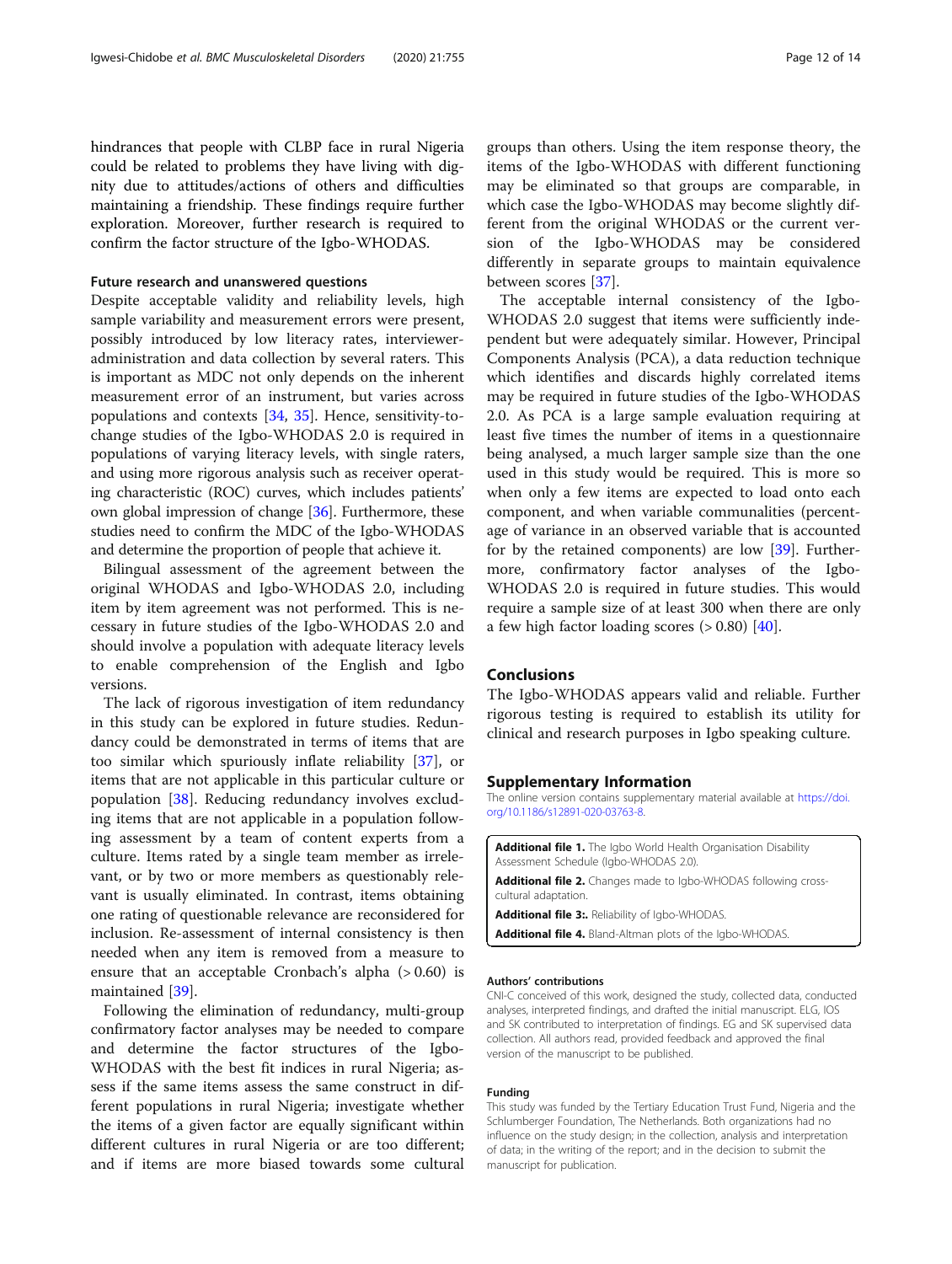#### <span id="page-12-0"></span>Availability of data and materials

Data is available on request due to ethical restrictions imposed by Biomedical & Health Sciences, Dentistry, Medicine and Natural & Mathematical Sciences Research Ethics Subcommittees (BDM RESC) Kings College London. Requests for data access may be made to BDM RESC Kings College London through email [bdm@kcl.ac.uk.](mailto:bdm@kcl.ac.uk)

#### Ethics approval and consent to participate

King's College London (Ref: BDM/13/14–99) and University of Nigeria Teaching Hospital (Ref: UNTH/CSA/329/Vol.5) gave ethical approvals. Verbal and written consent were obtained from all participants. Interested participants signed or thumb printed on the consent forms following a detailed verbal and written explanation of the study, and after being given three days to decide whether to participate in the study.

# Consent for publication

Not applicable.

#### Competing interests

The authors declare that they have no competing interests.

#### Author details

<sup>1</sup>Department of Medical Rehabilitation, Faculty of Health Sciences and Technology, College of Medicine, University of Nigeria, Enugu Campus, Nigeria. <sup>2</sup>Department of Physiotherapy, School of Population Health Sciences, Faculty of Life Sciences and Medicine, King's College London, London, UK. <sup>3</sup>Department of Psychology, Institute of Psychiatry, Psychology and Neuroscience, King's College London, London, UK.

#### Received: 6 May 2020 Accepted: 3 November 2020 Published online: 17 November 2020

#### References

- Latham NK, Mehta V, Nguyen AM, Jette AM, Olarsch S, Papanicolaou D, et al. Performance-based or self-report measures of physical function: which should be used in clinical trials of hip fracture patients? Arch Phys Med Rehabil. 2008;89(11):2146–55.
- Igwesi-Chidobe CN, Obiekwe C, Sorinola IO, Godfrey EL. Assessing selfreported disability in a low-literate population with chronic low back pain: cross-cultural adaptation and psychometric testing of Igbo Roland Morris disability questionnaire. Disabil Rehabil. 2019;41(8):948–57.
- 3. Brockow T, Cieza A, Kuhlow H, Sigl T, Franke T, Harder M, et al. Identifying the concepts contained in outcome measures of clinical trials on musculoskeletal disorders and chronic widespread pain using the international classification of functioning, disability and health as a reference. J Rehabil Med. 2004;36(1):30–6.
- Sigl T, Cieza A, Brockow T, Chatterji S, Kostanjsek N, Stucki G. Content comparison of low back pain-specific measures based on the international classification of functioning, disability and health (ICF). Clin J Pain. 2006; 22(2):147–53.
- 5. Üstün TB, Kostanjsek N, Chatterji S, Rehm J. Measuring health and disability: Manual for WHO disability assessment schedule WHODAS 2.0. Switzerland: World Health Organization; 2010. ISBN 978 92 4 154759 8 (NLM classification: W 15).
- 6. Federici S, Bracalenti M, Meloni F, Luciano JV. World Health Organization disability assessment schedule 2.0: an international systematic review. Disabil Rehabil. 2017;39(23):2347–80.
- 7. Gureje O, Makanjuola VA, Kola L. Insomnia and role impairment in the community. Soc Psychiatry Psychiatr Epidemiol. 2007;42(6):495–501.
- 8. Mokkink LB, Terwee CB, Patrick DL, Alonso J, Stratford PW, Knol DL, Bouter LM, De Vet HC. The COSMIN checklist for assessing the methodological quality of studies on measurement properties of health status instruments: an international Delphi study. Quality of life research. 2010;19(4):539–49.
- 9. Igwesi-Chidobe CN, Kitchen S, Sorinola IO, Godfrey EL. "A life of living death": the experiences of people living with chronic low back pain in rural Nigeria. Disabil Rehabil. 2017;39(8):779–90.
- 10. Beaton DE, Bombardier C, Guillemin F, Ferraz MB. Guidelines for the process of cross-cultural adaptation of self-report measures. Spine (Phila Pa 1976). 2000;25(24):3186–91.
- 11. Wild D, Grove A, Martin M, Eremenco S, McElroy S, Verjee-Lorenz A, et al. Principles of good practice for the translation and cultural adaptation process

for patient-reported outcomes (PRO) measures: report of the ISPOR task force for translation and cultural adaptation. Value Heal. 2005;8(2):94–104.

- 12. Igwesi-Chidobe CN, Coker B, Onwasigwe CN, Sorinola IO, Godfrey EL. Biopsychosocial factors associated with chronic low back pain disability in rural Nigeria: a population-based crosssectional study. BMJ Glob Heal. 2017; 2:e000284. [https://doi.org/10.1136/bmjgh-2017-000284.](https://doi.org/10.1136/bmjgh-2017-000284)
- 13. Shrout PE, Fleiss JL. Intraclass correlations: uses in assessing rater reliability. Psychol Bull. 1979;86(2):420–8.
- 14. Tavakol M, Dennick R. MAKING SENSE OF CRONBACH'S ALPHA. Int J Med Educ. 2011;2:53–5. <https://doi.org/10.5116/ijme.4dfb.8dfd>.
- 15. Saltychev M, Bärlund E, Mattie R, McCormick Z, Paltamaa J, Laimi K. A study of the psychometric properties of 12-item World Health Organization disability assessment schedule 2.0 in a large population of people with chronic musculoskeletal pain. Clin Rehabil. 2017;31(2):262–72.
- 16. de Vet HC, Terwee CB, Ostelo RW, Beckerman H, Knol DL, Bouter LM. Minimal changes in health status questionnaires: distinction between minimally detectable change and minimally important change. Health Qual Life Outcomes. 2006;4:54. <https://doi.org/10.1186/1477-7525-4-54>.
- 17. Doualla M, Aminde J, Aminde LN, Lekpa FK, Kwedi FM, Yenshu EV, et al. Factors influencing disability in patients with chronic low back pain attending a tertiary hospital in sub-Saharan Africa. BMC Musculoskelet Disord. 2019;20:25. [https://doi.org/10.1186/s12891-019-2403-9.](https://doi.org/10.1186/s12891-019-2403-9)
- 18. Strand LI, Moe-Nilssen R, Ljunggren AE. Back performance scale for the assessment of mobility-related activities in people with back pain. Phys Ther. 2002;82(12):1213–23.
- 19. Magnussen L, Strand LI, Lygren H. Reliability and validity of the back performance scale: observing activity limitation in patients with back pain. Spine (Phila Pa 1976). 2004;29(8):903–7.
- 20. Hawker GA, Mian S, Kendzerska T, French M. Measures of adult pain: visual analog scale for pain (vas pain), numeric rating scale for pain (nrs pain), mcgill pain questionnaire (mpq), short-form mcgill pain questionnaire (sfmpq), chronic pain grade scale (cpgs), short form-36 bodily pain scale (sf). Arthritis Care Res (Hoboken). 2011;63(S11):S240–52.
- 21. Kaiser HF. The application of electronic computers to factor analysis. Educ Psychol Meas. 1960;20(1):141–51.
- 22. Lim CR, Harris K, Dawson J, Beard DJ, Fitzpatrick R, Price AJ. Floor and ceiling effects in the OHS: an analysis of the NHS PROMs data set. BMJ Open. 2015;5:e007765. [https://doi.org/10.1136/bmjopen-2015-007765.](https://doi.org/10.1136/bmjopen-2015-007765)
- 23. Emenanjo EN. A grammar of contemporary Igbo: constituents, features and processes. M & J Grand Orbit Communications; 2016.
- 24. Silveira C, Parpinelli MA, Pacagnella RC, de Camargo RS, Costa ML, Zanardi DM, et al. Cross-cultural adaptation of the World Health Organization Disability Assessment Schedule (WHODAS 2.0) into Portuguese. Rev da Assoc Médica Bras (English Ed). 2013;59(3):234–40.
- 25. Chiu T-Y, Yen C-F, Chou C-H, Lin J-D, Hwang A-W, Liao H-F, et al. Development of traditional Chinese version of World Health Organization disability assessment schedule 2.0 36–item (WHODAS 2.0) in Taiwan: validity and reliability analyses. Res Dev Disabil. 2014;35(11):2812–20.
- 26. Federici S, Meloni F, Mancini A, Lauriola M, Olivetti BM. World Health Organisation disability assessment schedule II: contribution to the Italian validation. Disabil Rehabil. 2009;31(7):553–64.
- 27. Garin O, Ayuso-Mateos JL, Almansa J, Nieto M, Chatterji S, Vilagut G, et al. Validation of the "World Health Organization disability assessment schedule, WHODAS-2" in patients with chronic diseases. Health Qual Life Outcomes. 2010;8:51. <https://doi.org/10.1186/1477-7525-8-51>.
- 28. World Health Organization. International Classification of Functioning, Disability, and Health: Children & Youth Version: ICF-CY: World Health Organization; 2007.
- 29. Oliver M. Defining impairment and disability: issues at stake. In disability and equality law: Routledge; 2017. p. 3–18.
- 30. Bean JF, Ölveczky DD, Kiely DK, LaRose SI, Jette AM. Performance-based versus patient-reported physical function: what are the underlying predictors? Phys Ther. 2011;91(12):1804–11.
- 31. Igwesi-Chidobe CN, Sorinola IO, Kitchen S, Godfrey EL. Unconventional practitioners' causal beliefs and treatment strategies for chronic low Back pain in rural Nigeria. Heal Serv Insights. 2018;11:1178632918808783.
- 32. Ma-Kellams C. Cross-cultural differences in somatic awareness and interoceptive accuracy: a review of the literature and directions for future research. Front Psychol. 2014;5:1379. <https://doi.org/10.3389/fpsyg.2014.01379>.
- 33. Choi E, Chentsova-Dutton Y, Parrott WG. The effectiveness of somatization in communicating distress in Korean and American cultural contexts. Front Psychol. 2016;7:383. <https://doi.org/10.3389/fpsyg.2016.00383>.